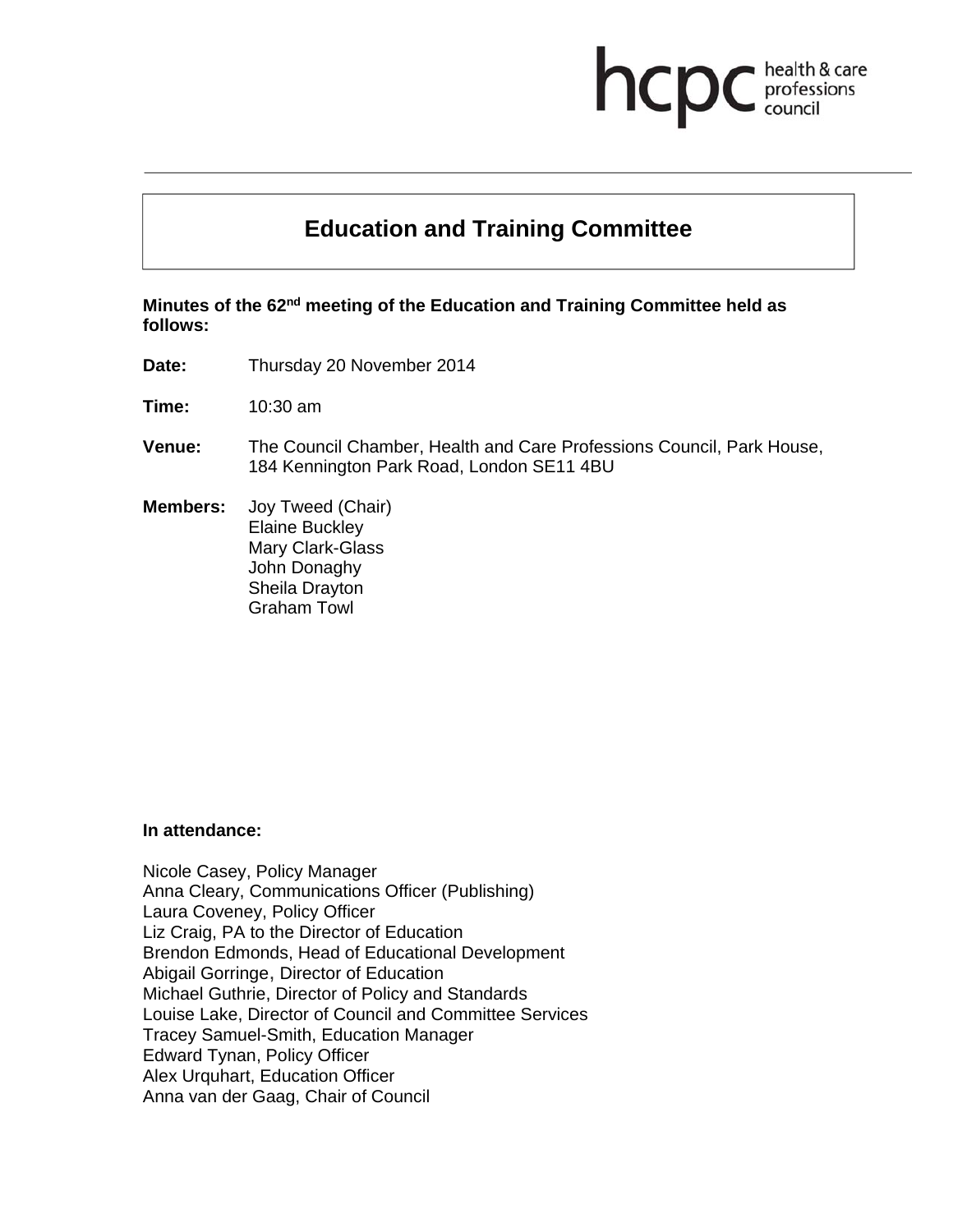#### **Item 1 - Chair's welcome and introduction**

1.1 The Chair welcomed the Committee and employees in attendance to the meeting. The Chair also welcomed observer Caroline Grant from the College of Occupational therapists.

#### **Item 2 - Apologies for absence**

2.1 There were no apologies for absence.

#### **Item 3 - Approval of agenda**

3.1 The Committee approved the agenda.

#### **Item 4 - Declaration of members' interests**

4.1 Members had no interests to declare in connection with the items on the agenda.

#### **Item 5 - Minutes of the meeting of 11 September 2014 (ETC 31/14)**

- 5.1 The Committee considered the minutes of the meeting held on 11 September 2014.
- 5.2 During discussion, it was noted that in its discussion about the level of entry to the Register for paramedics, the Committee had agreed that there was a good case in due course for considering increasing the level specified in the standards of education and training for this profession, but had decided that it was not necessary at this stage to make any in principle decisions about the specific level that should be set. It was noted that paragraph 8.4 was not particularly clear in reflecting the Committee's discussion and that the wording should be revisited to ensure clarity particularly for members of the public reading the minutes. It was agreed that the wording would be revised.
- 5.3 The minutes of the Education and Training Committee held on 11 September 2014 were agreed as a correct record subject to the Executive making the relevant amendment as agreed under 5.2.

#### **Item 6 - Academy for Healthcare Science (AHCS) – approval of criteria for the recruitment and appointment of clinical science visitors (ETC 32/14)**

6.1 The Committee received a paper for discussion/approval from the Executive.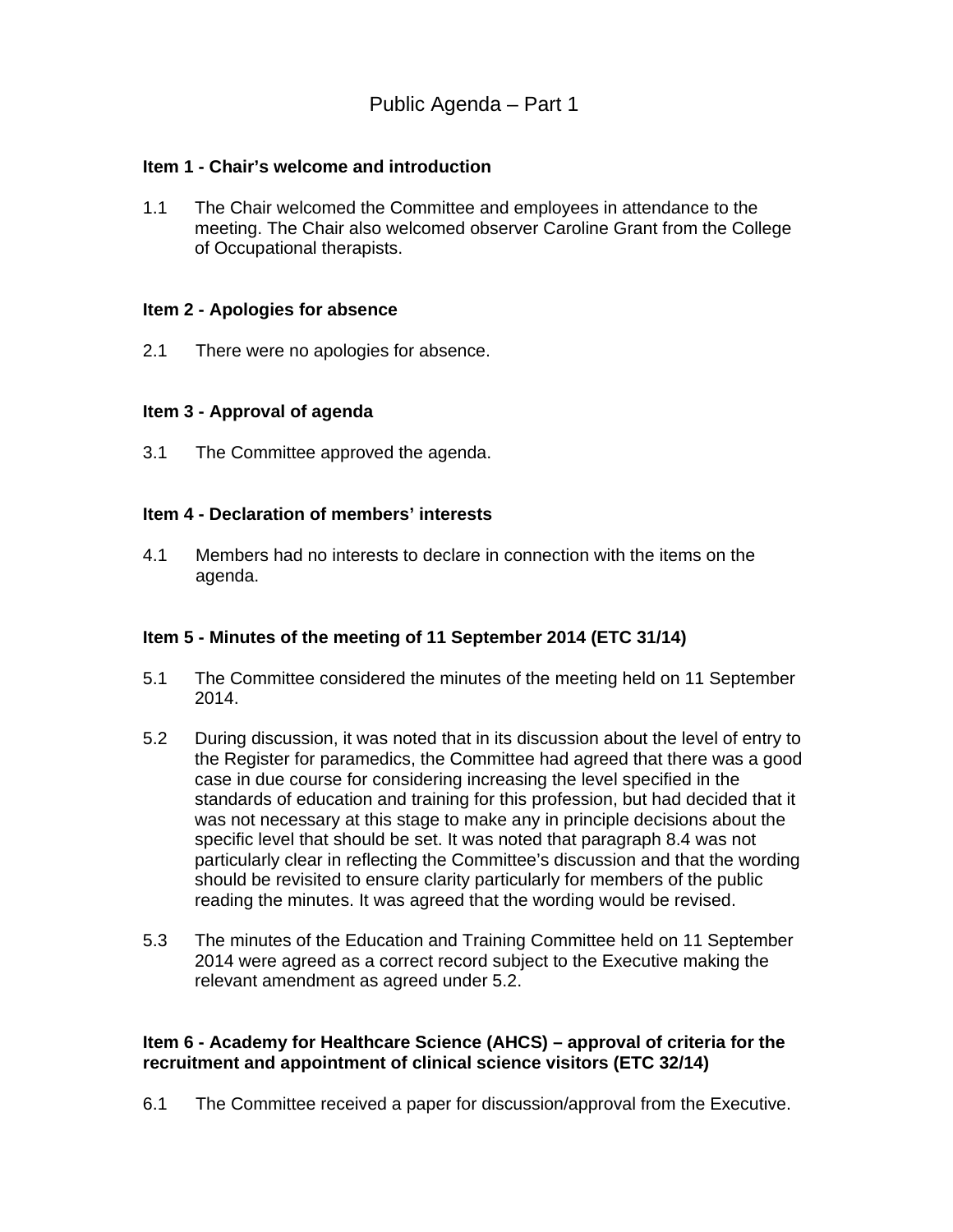- 6.2 The Committee noted that the AHCS had submitted major change notification forms in December 2013 detailing changes to programmes including the development of four new specialist curriculums, one being Clinical bioinformatics. It was noted that it had not been possible to progress the review of the Clinical bioinformatics curriculum as we had been unsuccessful in recruiting a registrant visitor with the relevant knowledge, skills and experience.
- 6.3 The paper was seeking approval for the criteria which will be used to allocate visitors to the assessment of the Clinical bioinformatics curriculum, for the AHCS approved programmes.
- 6.4 During discussion, the following points were made:-
	- The programme would need to meet the existing SOP' for Clinical Scientists. However, when the SOP's are next reviewed in five years' time, it is possible that additional competencies may be required to reflect the evolution of clinical science programmes; and
	- The Academy had been kept up to date in terms of timescales.
- 6.5 The Committee agreed the criteria for the allocation of visitors to clinical science programmes provided as appendix one to this paper.

#### **Item 7 - Outcomes of the consultation on Rules for professional indemnity (ETC 33/14)**

- 7.1 The Committee received a paper for discussion/approval from the Executive
- 7.2 The Committee noted that the proposed Rules for professional indemnity were consulted on between 26 September 2014 and 31 October 2014. A range of stakeholders were informed about the consultation including professional bodies and employers, the consultation was advertised on our website, and a press release issued.
- 7.3 The Committee noted that the proposed Rules for professional indemnity received a very high approval rating overall among respondents. It was not proposed to make any changes to the proposed Rules as a result of the consultation.
- 7.4 During discussion the following points were made:-
	- These Rules have changed slightly as a result of vetting by Department of Health lawyers and there was a possibility of further minor changes as a result of on-going vetting by Department of Health lawyers which should be completed prior to the Council's meeting in December 2014;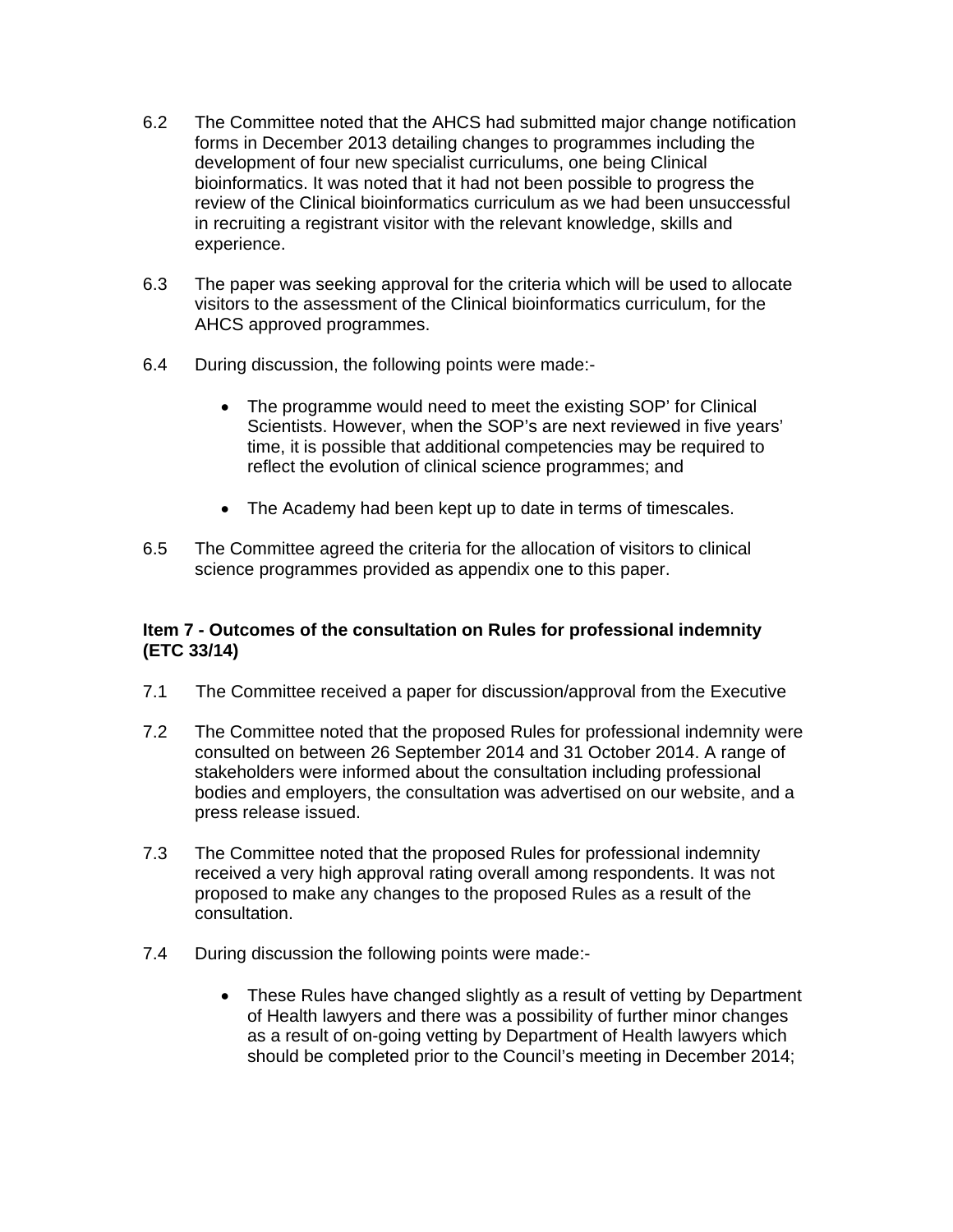- That the consultation period was five weeks as opposed to the normal twelve week period and this was to ensure sufficient time for implementation;
- The Committee noted the ongoing stakeholder engagement work undertaken in relation to the requirement for registrants to have an appropriate professional indemnity arrangement in place as a condition of registration and noted that this work was ongoing;
- It was noted that any registrant going through the renewal process who was not currently employed would be able to sign a declaration to the effect that they understood the requirement to have an appropriate professional indemnity arrangement and would have an arrangement in place when returning to practise.
- 7.5 The Committee:-
	- (i) agreed and recommended to the Council the proposed Rules for professional indemnity (subject to minor editing amendments and formal legal scrutiny); and
	- (ii) agreed and recommended to the Council the text of the consultation analysis document (subject to minor editing amendments and formal legal scrutiny).

# Public Agenda – Part 2

#### **Item 8 - Policy and Standards – update and activities in 2015-2016 (ETC 34/14)**

- 8.1 The Committee received a paper for discussion/approval from the Executive
- 8.2 The Committee received a verbal update from the Director of Policy and Standards which outlined the progress made by the Department against the current workplan. The Director of Policy and Standards outlined the priorities for 2015/16 which he noted would be the subject of a further paper at the March 2015 meeting of the Council.
- 8.3 The Committee noted the update.

#### **Item 9 - Education – update and activities in 2015-2016 (ETC 35/14)**

- 9.1 The Committee received a paper for discussion/approval from the Executive
- 9.2 The Committee received a verbal update from the Director of Education which outlined the progress made by the Department against the current workplan. The Director of Education outlined the priorities for 2015/16 which she noted